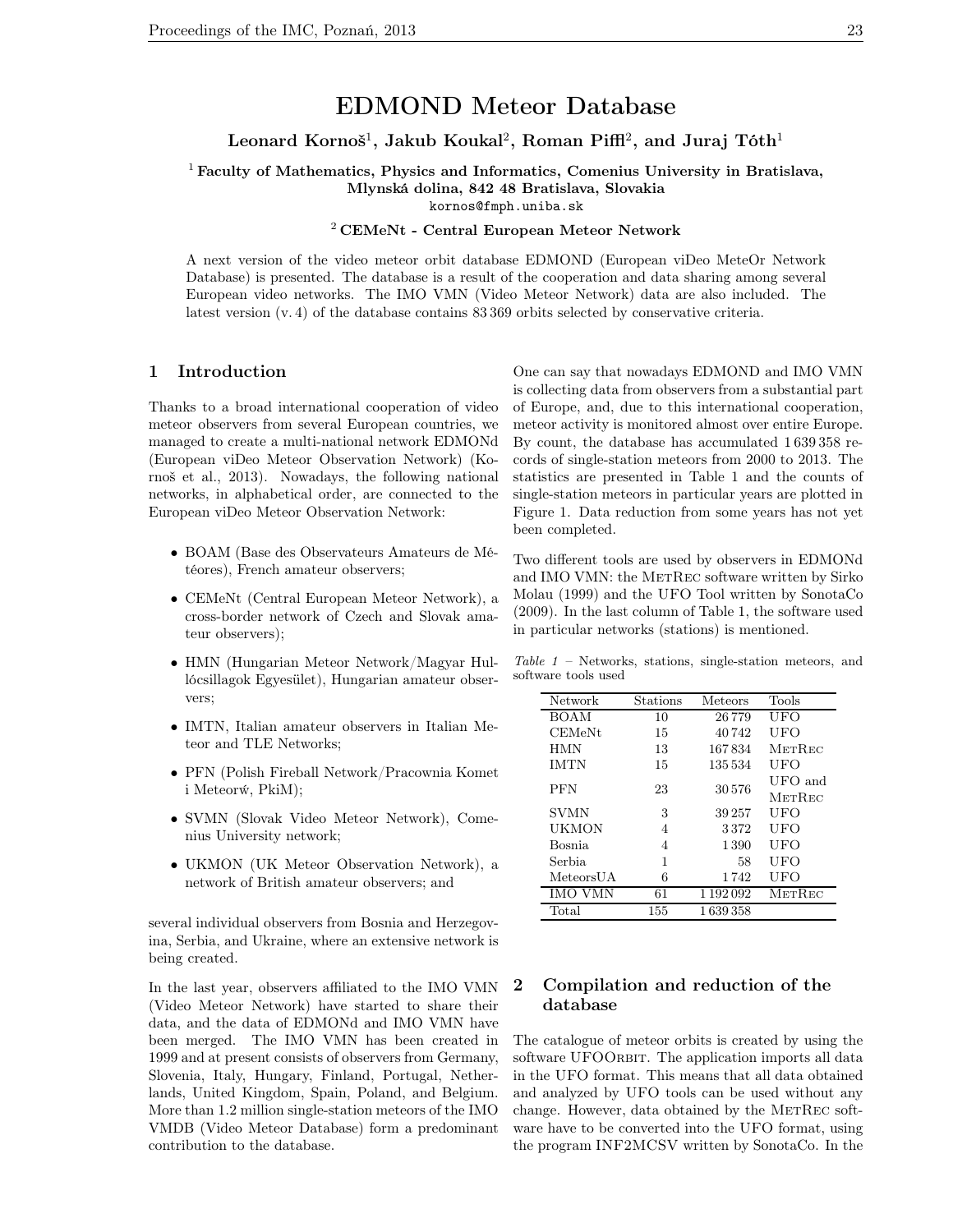

Figure  $1$  – Number of single-station meteors in EDMONd and IMO VMN

program UFOORBIT, all combinations of meteors in a time interval  $dt = 5$  s are created. For these combinations, the level  $Q_0$  is set and some other additional conditions also have to be set (parameters are defined in the UFO Manual<sup>1</sup>):

- $Gm\% > -100\%$  (overlap of a meteor sighting from two stations);
- 15 km  $\lt H1 \lt 200$  km (beginning height);
- $H2 < 200$  km (terminal height);
- $QA > 0.15$  (empirical quality parameter within the interval [0,1]); and
- $dV < 7$  km/s (the largest difference in velocity between stations considered to compute the orbit).

The last condition is the most important modification in comparison to the previous versions of the database. The value of 7 km/s is about  $10\%$  of the largest geocentric velocity of a bound object (unfortunately, it is not possible to set directly the value of 10%). In this way, most false meteors are eliminated.

The output from UFOORBIT is a set of orbits which contains preliminary orbits computed for each station of the considered meteor and also a mean UNIFIED orbit as a final solution. To reject less precise orbits and also to eliminate the rest of false orbits, another filter is applied in two ways to the set of orbits (see also Kornoš et al., 2013): (a) criteria only applied to the final solution in the line UNIFIED; and (b) criteria applied to each line of a meteor—if some line does not fulfill the following criteria, the meteor is rejected:

- $Q_0 > 1.20$  (observed trajectory angle);
- $dur > 0.1$  s (duration of the meteor);
- $Qc > 10^{\circ}$  (angle of convergence);
- $dGP < 0.5$  (distance between two poles of the orbit); and
- $dv12\% < 7.07\%$  (difference in geocentric velocity between the unified result and one of the considered stations).

A combination of EDMOND and IMO VMDB data provided 109 445 preliminary meteor orbits. After applying stricter limiting conditions, altogether 97 665 (v. 4a) and 83 369 (v. 4b) meteor orbits remained in the database.

Table 2 – Number of orbits in the versions 4a and 4b in particular years.

| Year | v. 4a    | v. 4b | Year  | v. 4a   | v. 4b   |
|------|----------|-------|-------|---------|---------|
| 2001 | 287      | 251   | 2008  | 2 1 9 7 | 1941    |
| 2002 | 84       | 71    | 2009  | 4 7 3 1 | 4 1 9 3 |
| 2003 | 137      | 113   | 2010  | 13301   | 11 505  |
| 2004 | 42       | 33    | 2011  | 32443   | 27562   |
| 2005 | 89       | 82    | 2012  | 39456   | 33425   |
| 2006 | 601      | 531   | 2013  | 293     | 2519    |
| 2007 | $1\,358$ | 1 143 | Total | 97665   | 83369   |

## 3 Summary

EDMOND v. 4 is the result of a processing of more than 1.6 million meteor records obtained during the period 2000–2013 at stations in dozens countries in Europe. Several hundreds of observers have participated in collecting this enormous data set. It is one of the most complex databases of meteor orbits obtained by sensitive video technique, and contains about 71 000 doublestation, almost 10 000 three-station and more than 2000 four-station orbits. There are about 49 000 sporadic and 35 000 shower meteors in the database and we could identify 249 showers by the IAU MDC list  $(D' = 0.1,$ 

<sup>1</sup>http://sonotaco.com/soft/UO2/UO21Manual\_EN.pdf.